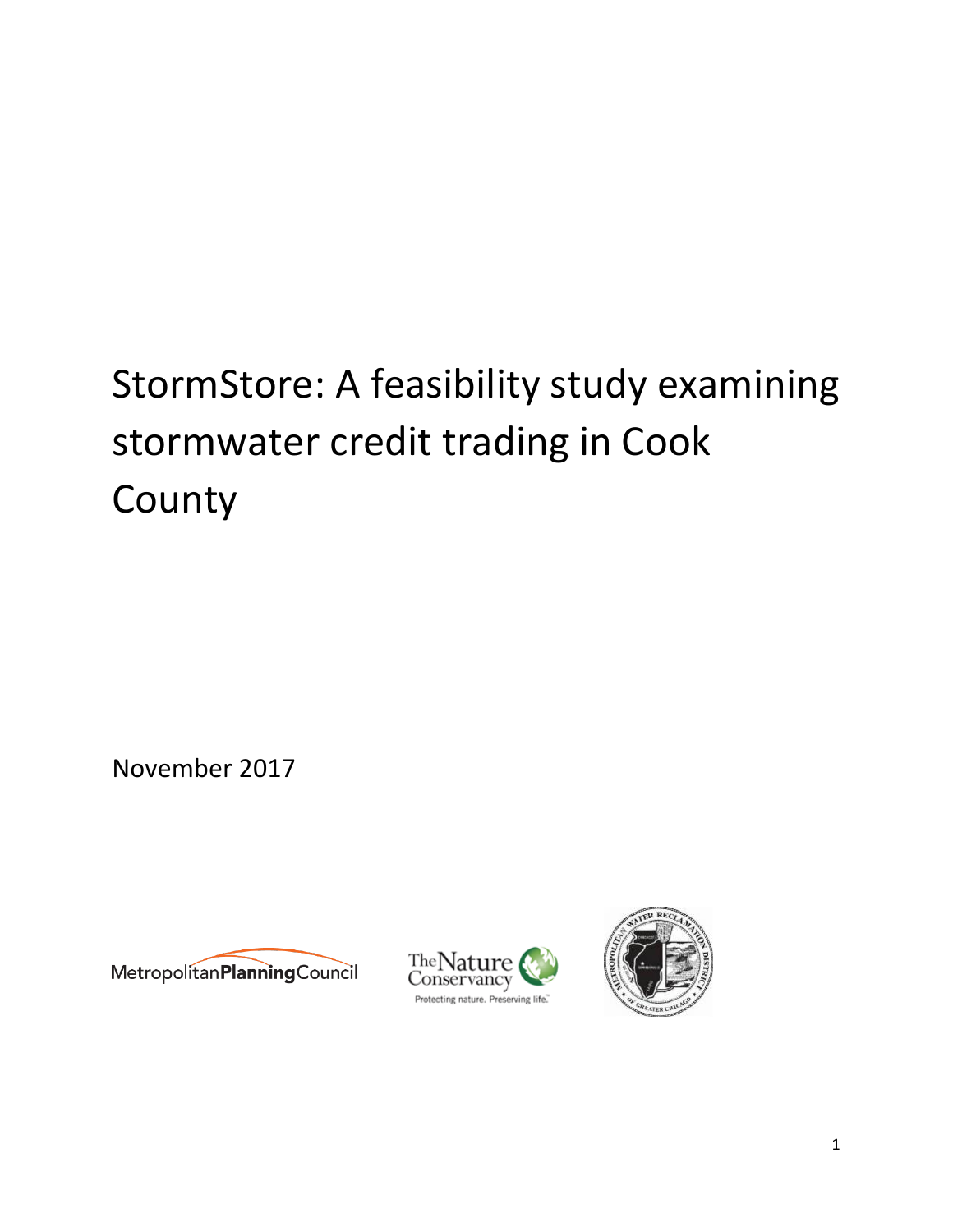## *Acknowledgements*

This feasibility study was undertaken by a partnership between the Metropolitan Planning Council, The Nature Conservancy and the Metropolitan Water Reclamation District of Greater Chicago (MWRD). The project team thanks the consultants who worked diligently on this effort: Orion Planning + Design, Teska Associates and Hey & Associates who produced the Real Estate Demand Analysis and the Illinois State Water Survey hired by MWRD to conduct the Land & Hydrologic Analysis.

The project team also thanks the individuals and agencies who participated in the StormStore Advisory Committee and/or in various focus group conversations and presentations to the Calumet Stormwater Collaborative. The collective review, insights, comments and ideas provided to the project team greatly improved the approach to this feasibility study analysis and its results.

This work was made possible by the generous funding of the Grand Victoria Foundation, The Chicago Community Trust and the Joyce Foundation. The project team appreciates the dedication to innovative solutions to better stormwater management and the willingness to support this exploratory work to help validate whether a market-based solution to the urban flooding challenges in Cook County is a viable option to be further understood.

The StormStore Project Team

**MPC** Josh Ellis, Sarah Cardona, Bob Newport

**TNC** John Legge, Rowan Rodrick-Jones, Craig Holland, Kenna Mulligan, Susan Donovan

**MWRD** Dan Feltes, Ann Gray

**Orion Planning + Design** Juli Beth Hinds

**Teska Associates** Lee Brown, Scott Goldstein

**Hey & Associates** Jeff Wickencamp

#### **Illinois State Water Survey**

Kingsley Allan Curtis Abert Clayton Ballerine Yexuan Gu Glenn Heistand Sally McConkey Mary Patricia McGuire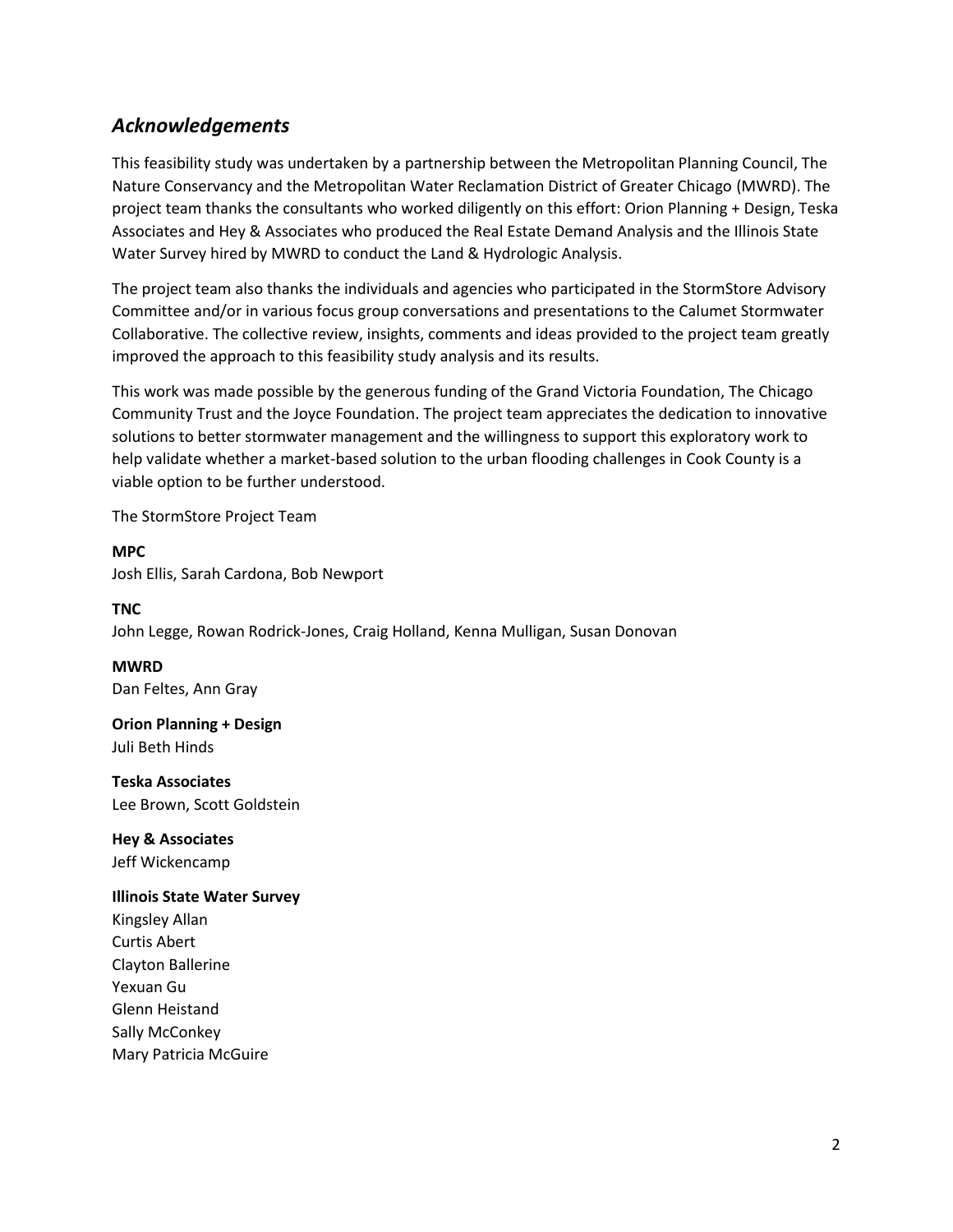## *Executive Summary*

## *Exploring the Feasibility of Stormwater Credit Trading in Cook County*

Across America, many communities face the adverse effects of stormwater management systems that cannot handle storm volumes. In the Chicago region, modest rain and snow melt can overwhelm sewer systems, causing street flooding and basement back-ups. These effects are disproportionately experienced in low-income or minority neighborhoods. There are also water quality consequences. The excessive stormwater volumes cause combined sewer overflows—mixtures of stormwater and sewage with high levels of pollutants releasing to rivers and Lake Michigan. Even in areas with separate storm and sanitary sewers the stormwater carries pollution into the Chicago Area Waterways System and negatively affects water quality and habitat. People, aquatic life and industry from Lake Michigan to the Mississippi are all impacted. This problem is expected to worsen as climate change progresses and storms grow larger and more frequent.

The Metropolitan Planning Council (MPC) and The Nature Conservancy (TNC)—working closely with the Metropolitan Water Reclamation District of Greater Chicago (MWRD) as a key project partner evaluated the viability of a stormwater credit trading market in Cook County as an additional approach to stormwater management that challenges the notion that government will solve all stormwater problems through centrally managed, hard infrastructure.

Stormwater credit trading is an innovative approach to provide flexibility in meeting stormwater requirements while simultaneously bolstering detention capacity and/or decentralized green infrastructure (volume control) in optimal locations for maximum benefit. In this system, landowners or collaborating third parties install detention capacity or volume control at *supply sites*, receive certification for stormwater detention or volume control value, and sell the bonus capacity as credits to developers on *demand sites* proven eligible to go "offsite" with their stormwater controls, buying credits from another location. We refer to the potential marketplace or online exchange where credits are bought and sold as "StormStore."

The main objective of StormStore is to provide controls in priority areas and thereby mitigate urban flooding *without* creating adverse impacts near development sites. By harnessing market forces, StormStore can potentially facilitate development at infill or transit-oriented development sites and at the same time incentivize green and grey stormwater infrastructure at suitable sites—with the potential to serve communities most vulnerable to the effects of urban flooding and other climate impacts. At its core, StormStore encourages the use of natural stormwater infrastructure for detention and volume control measures where it will have the greatest environmental benefit. Rather than simply placing new stormwater infrastructure where real estate development is occurring, it enables the intentional siting of equivalent infrastructure in an area where its impact is maximized.

In addition to managing stormwater, these investments provide other climate-related and environmental benefits including water filtration, reducing pollutants flowing into our rivers and streams, carbon sequestration, air pollution reduction, lessening urban heat island effects and supporting biodiversity. Therefore, we believe that StormStore has the potential to build regional resiliency to a changing climate which will include more frequent and intense storms, heat waves and severe drought.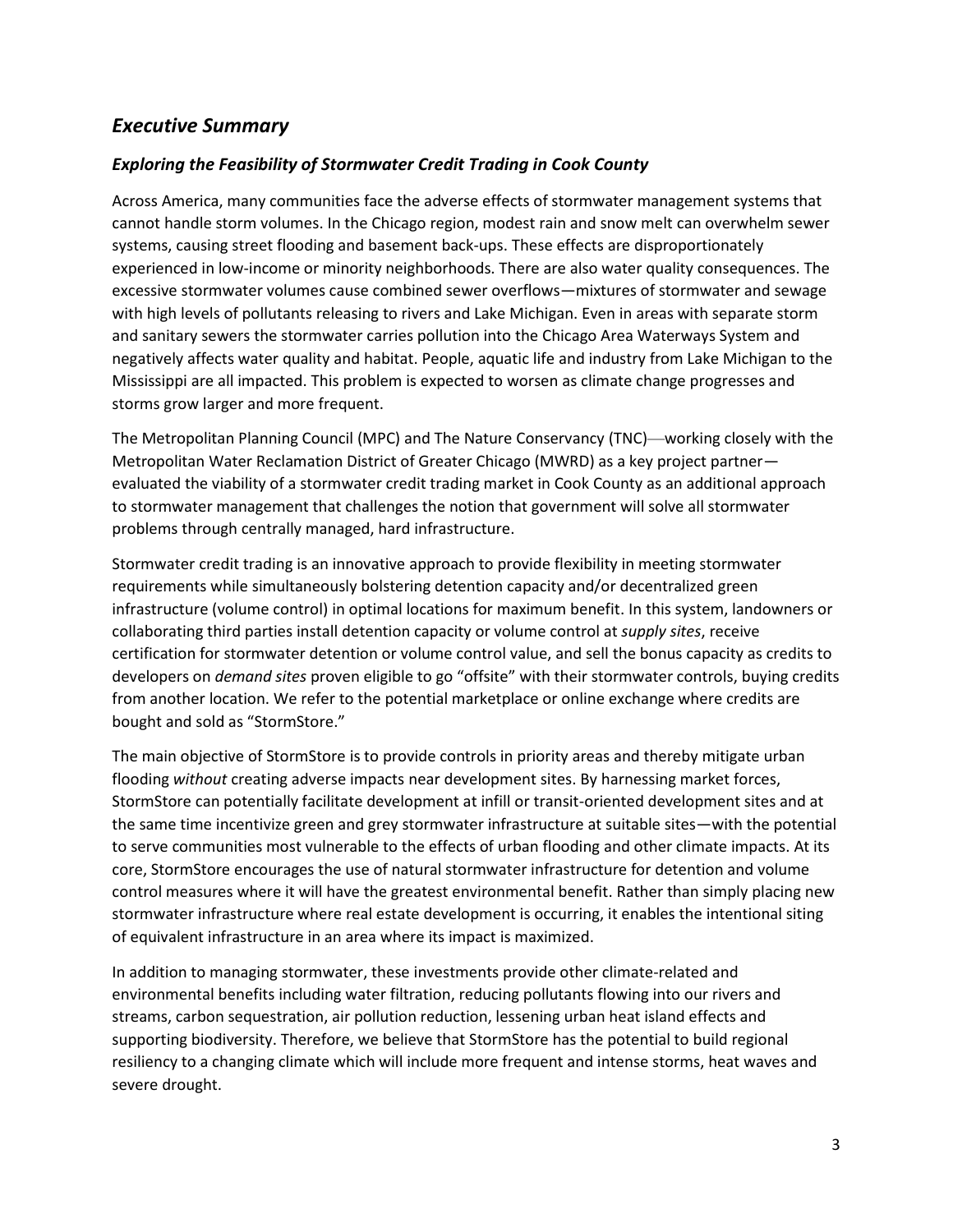StormStore operates under the premise that detention features and volume control practices currently required to be built into the layout and design of real estate development sites by the Cook County Watershed Management Ordinance (WMO)—can be challenging in certain circumstances for a developer to meet onsite (e.g. soil conditions or space constraints). Required detention volume is the amount of water that must be held on a site and discharged at or below the release rate specified in the WMO to prevent flooding. Current required volume control storage is the total amount of water generated by one inch of rainfall over the impervious areas of a site which must be managed using green infrastructure practices (e.g. permeable pavement or bioretention).

By providing a cost-effective and transaction-friendly alternative whereby stormwater detention and/or volume control credits are purchased from offsite locations, developers have an incentive to proceed with a project they might otherwise have dismissed. In turn, these developments can serve as economic and community opportunities while also contributing to urban flooding mitigation. .

MPC and TNC believe that StormStore can be a unique stormwater management strategy that addresses a range of urban environmental and social challenges, including:

- Expanding the use of natural infrastructure for reducing stormwater impacts where it will have the most benefit, while providing beautiful green space, recreational opportunities and natural habitat
- Incentivizing infill development, or construction on undeveloped land within already developed areas, and increase development density where it has wider benefits, such as adjacent to mass transit lines
- Improving the use and ecosystem services of underutilized or open land which is common in many flood-prone areas in Chicago and some suburbs that have undergone disinvestment
- Bringing investment dollars to stormwater controls including in underinvested neighborhoods which can ease fiscal pressures on local budgets for stormwater management while also generating jobs

### *Positive Findings and Steps Forward*

This report summarizes the three components to the feasibility study analysis conducted between November 2016 and August 2017 to determine 1) the potential demand, 2) the potential supply and 3) critical policy levers to consider for establishing a successful stormwater credit trading market in Cook County for both detention and volume control. Separate reports were prepared for each component.

The results of this analysis confirm enough potential demand and potential supply across the six watersheds of Cook County (excluding the City of Chicago) exist to merit advancing the next phase of work to further analyze and determine how StormStore could function as a viable stormwater credit trading system.

### *Is there enough demand?*

### *Summary of suburban Cook County real estate demand analysis*

The real estate analysis was driven by this central question: to what extent would real estate developments in suburban Cook County benefit from a program allowing management of a portion of the stormwater detention or volume control required under MWRD's WMO to take place offsite? **The analysis found sufficient overall demand for an offsite option in all watersheds in suburban Cook County and significant economic benefits at the individual project level.**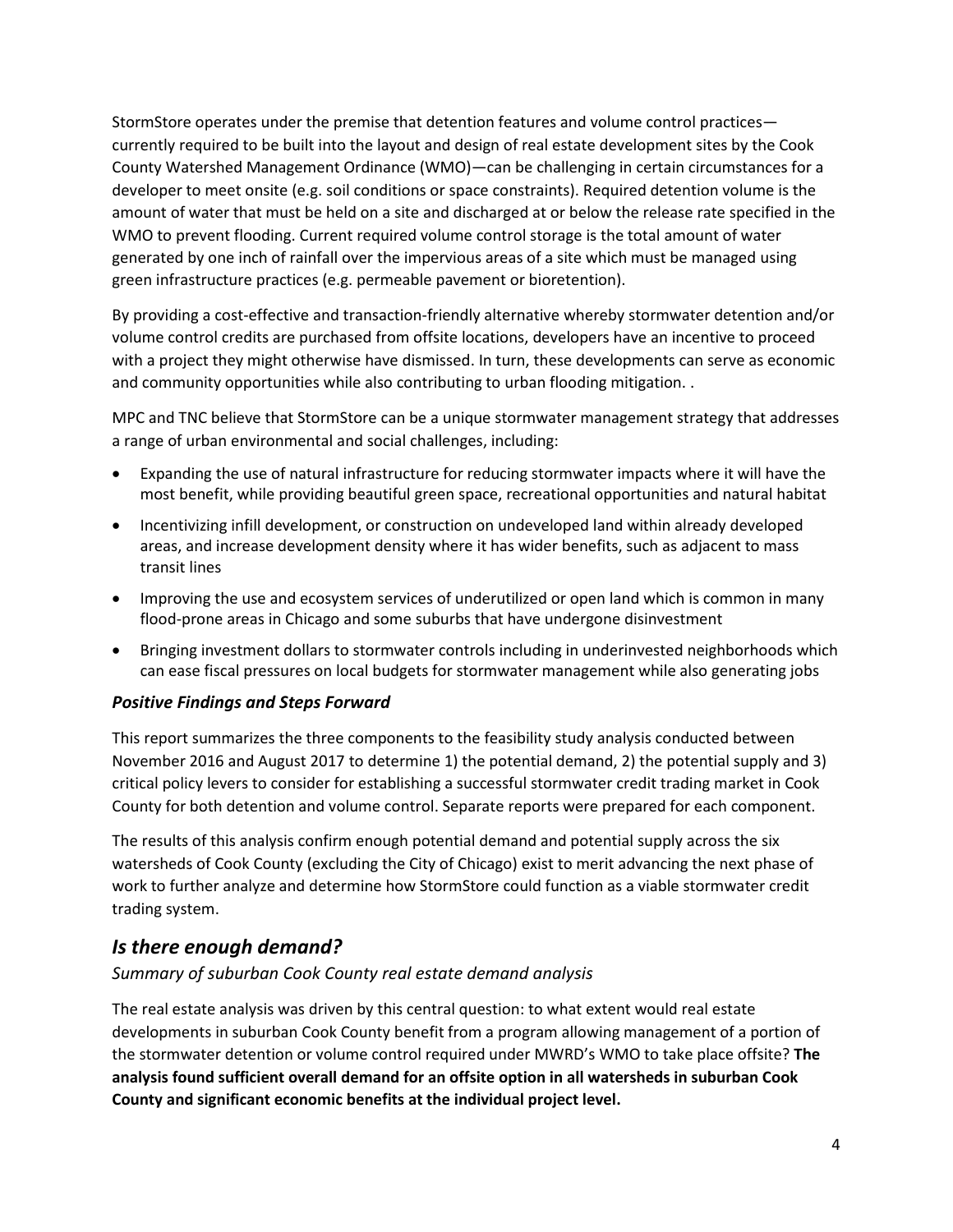Methods: The team developed a model to examine how fiscal and physical footprints of stormwater affect real estate development and how that calculus changes if some portion of the required stormwater volume can be managed offsite. Arriving at findings involved a look at the different kinds of development and redevelopment taking place in Cook County between 2006-2016, the market values involved, and the costs of stormwater management for different site plan types as well as types of stormwater facilities that may be used for detention and volume control.

The database that underpins the real estate analysis model was assembled by combining MWRD permit information with real estate, engineering, and construction cost information from a variety of sources. A core component was the data provided by MWRD of stormwater discharge permits issued under its Stormwater Protection Ordinance (2006 to 2013) and the WMO (2014 to 2016) for jurisdictional development and redevelopment in Cook County<sup>1</sup>. Key data used in the model calculations included watershed location, site area, total and created/new impervious area, detention type and volume (where detention was required), and green infrastructure volume and type for WMO permit.

Additionally, the model differentiates results for permitted projects on sites under ten acres in size, which may use offsite compliance under the current WMO, and sites ten acres and larger, which would only be eligible to participate if the WMO language were amended. Site size eligibility thus represents one of the first and most significant policy levers for potential demand explored in this study.

Model Calculation Assumption: The real estate demand analysis makes the following fundamental assumption to test whether it would be financially viable for a developer to explore an offsite scenario:

*If an offsite stormwater program gives developers the opportunity to utilize site surface area for development (whether buildings or supporting land cover such as parking, landscaping, outdoor areas, etc.) rather than for stormwater management, developers will build more square footage or units on a site, up to a maximum assumed floor area ratio for the development type and land use setting.*

To arrive at a decision whether the project would benefit from offsite compliance and what the net benefit would be, a series of calculations were made, including:

- Detention and volume control storage volumes, construction costs and onsite land area requirements
- Construction cost and land required to construct equivalent offsite stormwater treatment systems
- Real estate value created using additional land surface area

 $\overline{a}$ 

- Net benefit calculated as the additional profit/intrinsic value less the cost to construct or otherwise participate in an offsite program (i.e. construct a treatment system, complete a third-party transaction, or pay a fee-in-lieu), also taking into account a 7.5% transaction cost to participate in the offsite program
- An assumption was made that a transaction would only occur if there was a substantive net benefit (in this model, at least USD\$20,000).

 $^1$  The City of Chicago is not subject to either ordinance, and as such has not been included in this feasibility study evaluation. The StormStore team aspires to conduct a similar analysis separately examining the City of Chicago.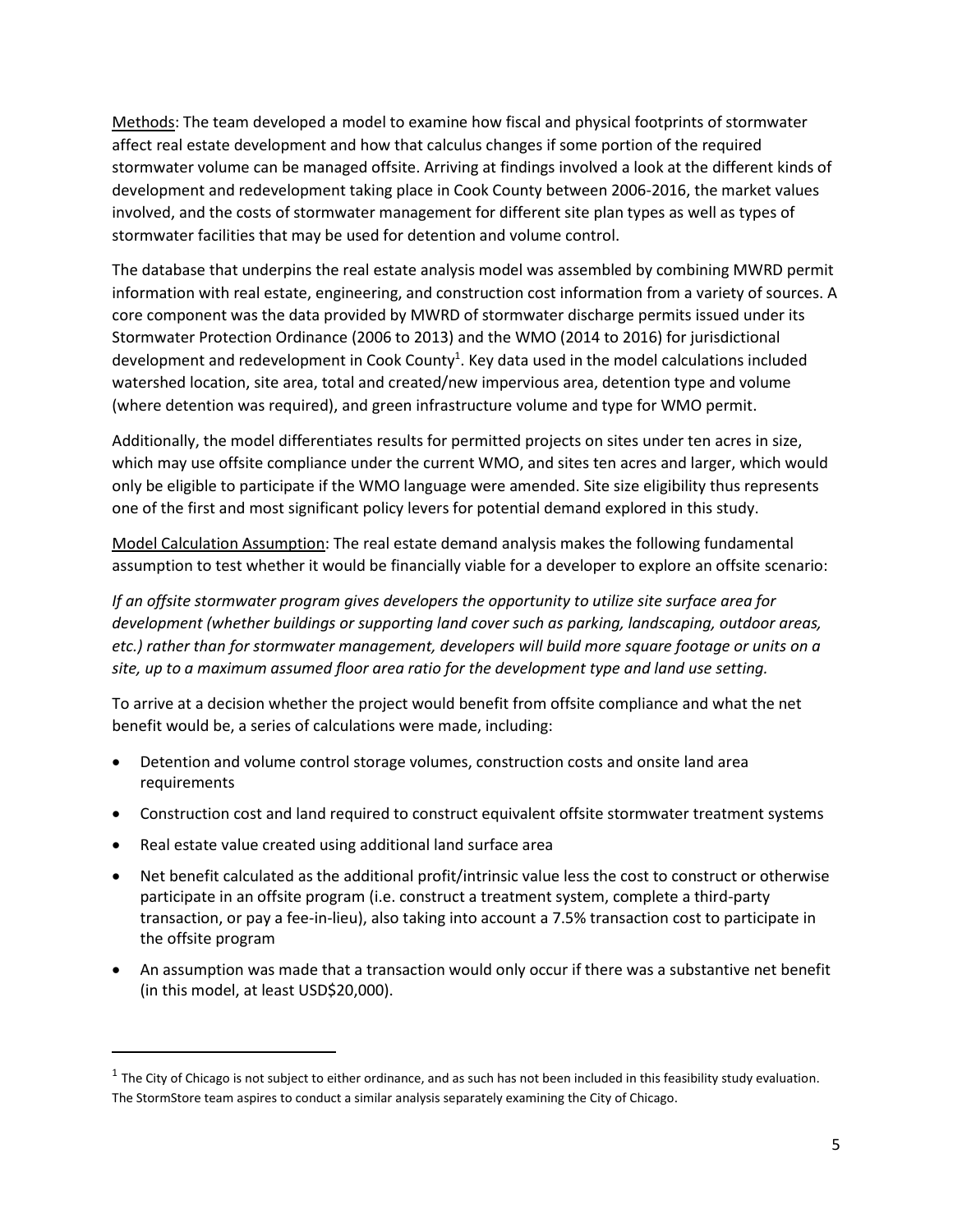Overall Demand Findings: The model analysis indicates that **roughly 17% of all projects permitted between 2006 and 2016 on sites under ten acres (132 of 764) could have used an offsite option to realize a net economic benefit of at least \$20,000.** If all sites including those over ten acres were able to make use of an offsite option, approximately **21% of all projects (197 of 928)** would meet the benefit threshold.

Offsite Capacity Demand: Providing offsite stormwater control measures for all the projects under ten acres for which offsite participation might be desirable would require just over 79 acres of surface area devoted to stormwater detention and volume control. Adding the offsite capacity that could be desired for larger sites would require another 267 acres of land surface area for offsite, bringing the **total demand for offsite participation to 347 acres.**

Geographic Distribution: Potential demand for offsite capacity was spread across the six watersheds in Cook County. The Lower Des Plaines North sub-watershed, which encompasses the high-demand, highvalue area around O'Hare International Airport, had the most projects that would have benefitted and the greatest average financial benefit per project).



*Detention offsite and volume control offsite for all permits.* 

*Courtesy: Orion Planning + Design*

Land Use Distribution: Retail projects of all sizes were most likely to benefit from offsite, followed by municipal projects (including schools), hospitals and institutional uses. A variety of housing and office projects also met the offsite compliance benefit threshold, with larger single-family subdivisions showing a particularly strong demand.

Potential for Infill and TOD: The largest number of projects with a potential benefit—132 of 197 or 67%—were for projects on sites under ten acres, highlighting the potential importance of offsite compliance to infill and redevelopment sites, although the full dataset of projects over ten acres would have much greater demand for offsite land.

Economic Benefit of Offsite: The economic benefit in the model is measured by the additional development profit or value gained by freeing up land for development, less the assumed cost of the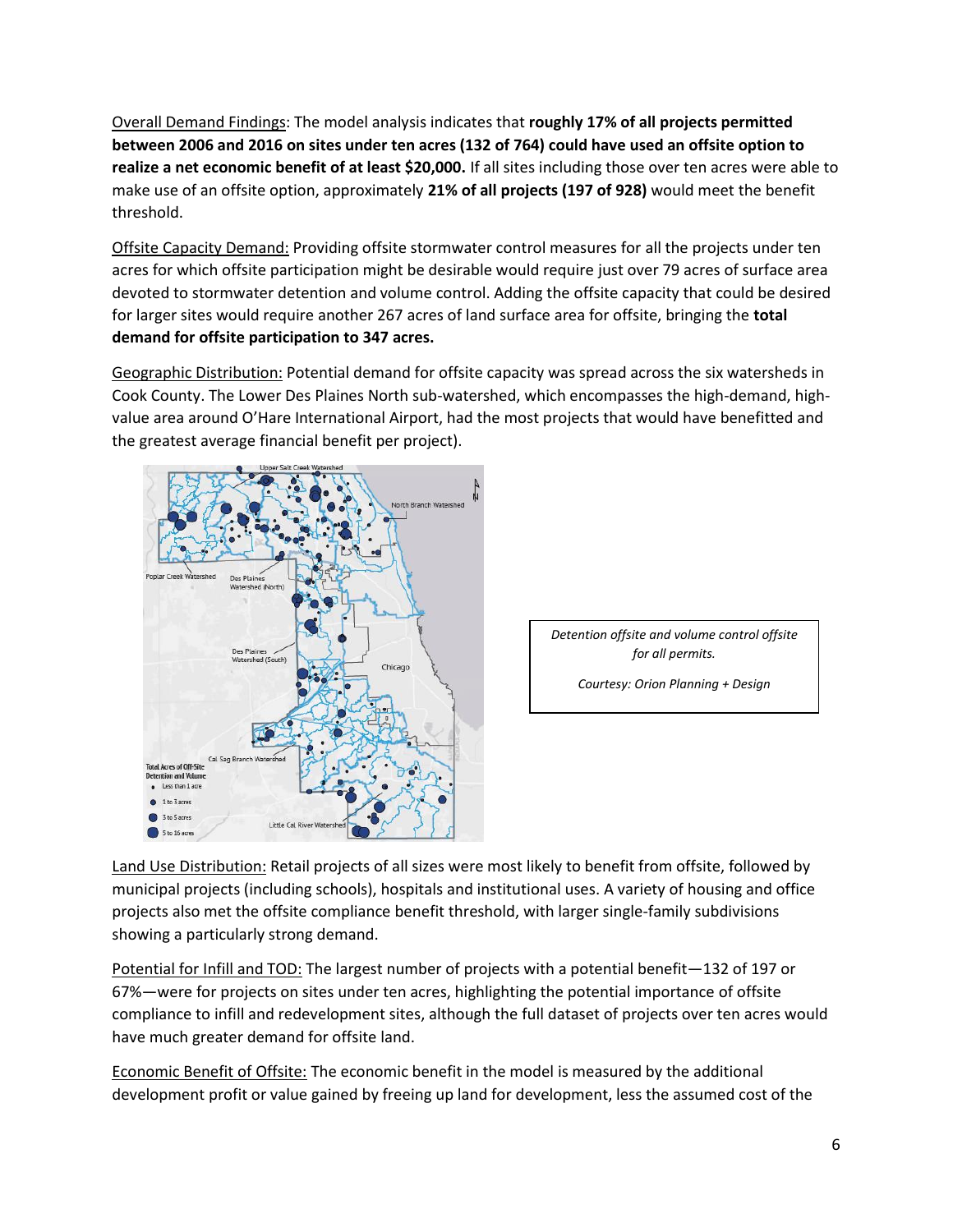offsite stormwater treatment system and less a transaction cost for using offsite compliance. **The total economic benefit for all the 197 projects** that exceeded the \$20,000 threshold was estimated in the model to be **\$47,407,095, with an average economic benefit per project of \$240,645.**

# *Is there enough supply?*

## *Summary from suburban Cook County land and hydrologic analysis*

The primary objective of the land and hydrologic analysis component of the feasibility study was to identify and quantify opportunity areas with favorable characteristics for stormwater detention or volume control and to determine the geographic distribution of opportunity areas. **The analysis found adequate surface area of potential sites to meet the potential demand modeled in all watersheds in suburban Cook County**.

Methods: The analyses were performed on a geospatial platform, building on Geographic Information System (GIS) tools in which the physical and functional attributes of land were evaluated for their potential for stormwater detention or volume control. The analyses used to identify opportunity areas are based on existing and available geospatial data, which determines the precision of the results. Desirable characteristics differ for detention and volume control facilities; thus, two sets of data compilations were prepared, one showing opportunity areas for detention and one for volume control. The offsite supply areas were identified based on an inventory and analysis of locational and functional potential of areas for providing stormwater management controls (detention or volume control).

The suitability of any location for stormwater detention or volume control facilities depends on numerous physical, hydrologic, ecological and anthropogenic factors. The general physical, functional and typological categories analyzed included land use, environmental conditions and special conditions, such as potential contamination and historic building sites.

From a preliminary evaluation of the suitability of these layers, the team quantified (by sub-watershed and by municipality) the acreage of land area that has characteristics indicating it is an opportunity for stormwater management. A review of the spatial distribution of these characteristics indicated the potential for detention and/or volume control facilities that meet multiple objectives.

Data Sets Reviewed: The following eleven datasets were reviewed for this analysis:

- Topographical Wetness Index
- Chicago Wilderness Green Infrastructure Vision
- Public and Private Conservation Areas
- Floodplains
- Flooding Claims
- Road Right-of-Way
- Soil Survey Data
- Stack-Unit Map, showing the distribution of geologic materials to a depth of 15 meters
- Greenways and Trail Plans
- Land Use Inventory (CMAP)
- Problem Areas (MWRD) to identify stormwater related problems in a watershed

The detention opportunity layer was created by combining 11 prepared GIS layers together. These layers are open lands, land use, road right of ways, flood claims, flood areas, greenways, MWRD problem areas, green infrastructure vision, wet areas, poorly drained soils and poorly drained geology.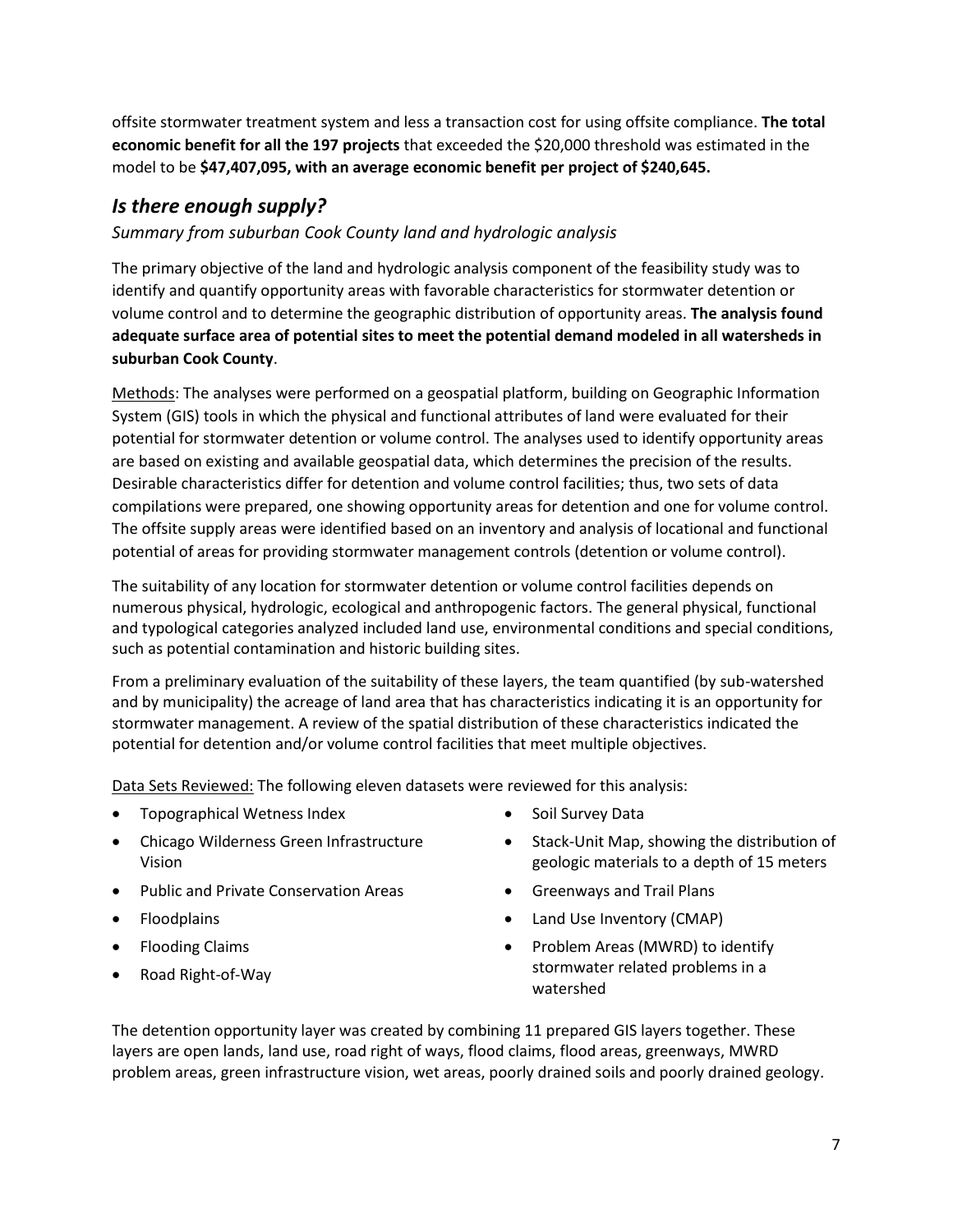The volume control opportunity layer was similarly created by combining these same 11 layers except that instead of poorly drained soils and geology, well drained soils and well drained geology were used.

Assumptions: Site development that uses offsite stormwater detention or volume control will meet the basic precepts of the WMO. Offsite storage upstream of the development site could reduce peak flows upstream, providing additional benefits to the area. Likewise, offsite volume control holds great promise in spurring the creation of the natural, multifunctional sites that enhance the study area and provide ecological and economic benefits.

Overall Supply Findings: The general finding is that **ample land has the potential for stormwater supply throughout the six watersheds in Cook County**, since many land types and land conditions exist that can be retrofitted to provide stormwater management. Based on the analysis, the total supply potential for detention was 197,572 acre-feet and 101,056 acre-feet for volume control. Within this feasible land, however, there are certainly more optimal configurations of land to manage this supply, depending on the environmental and economic issues of a given municipality and of the market drivers that will lead to decision-making about where and how to invest and retrofit.



*Opportunity layers color coded by the occurrence of coincident layers by municipality. Courtesy: MWRD*

# *What are the policy considerations for a viable market?*

## *Summary of policy analysis*

Concurrent to the demand and supply analyses, MPC and TNC conducted a preliminary policy analysis to identify important aspects of successful credit trading programs, best practices and potential key features of an effective StormStore policy framework for further exploration. The team carried out this analysis by examining the current WMO requirements and proposed changes, as well as reviewing stormwater ordinances and program documentation from other areas including DuPage County, IL; Kane County, IL; Lake County, IL; City of Chicago; Chattanooga, TN; Washington, D.C.; and Detroit, MI. The team also examined features of the stormwater credit trading programs currently operating in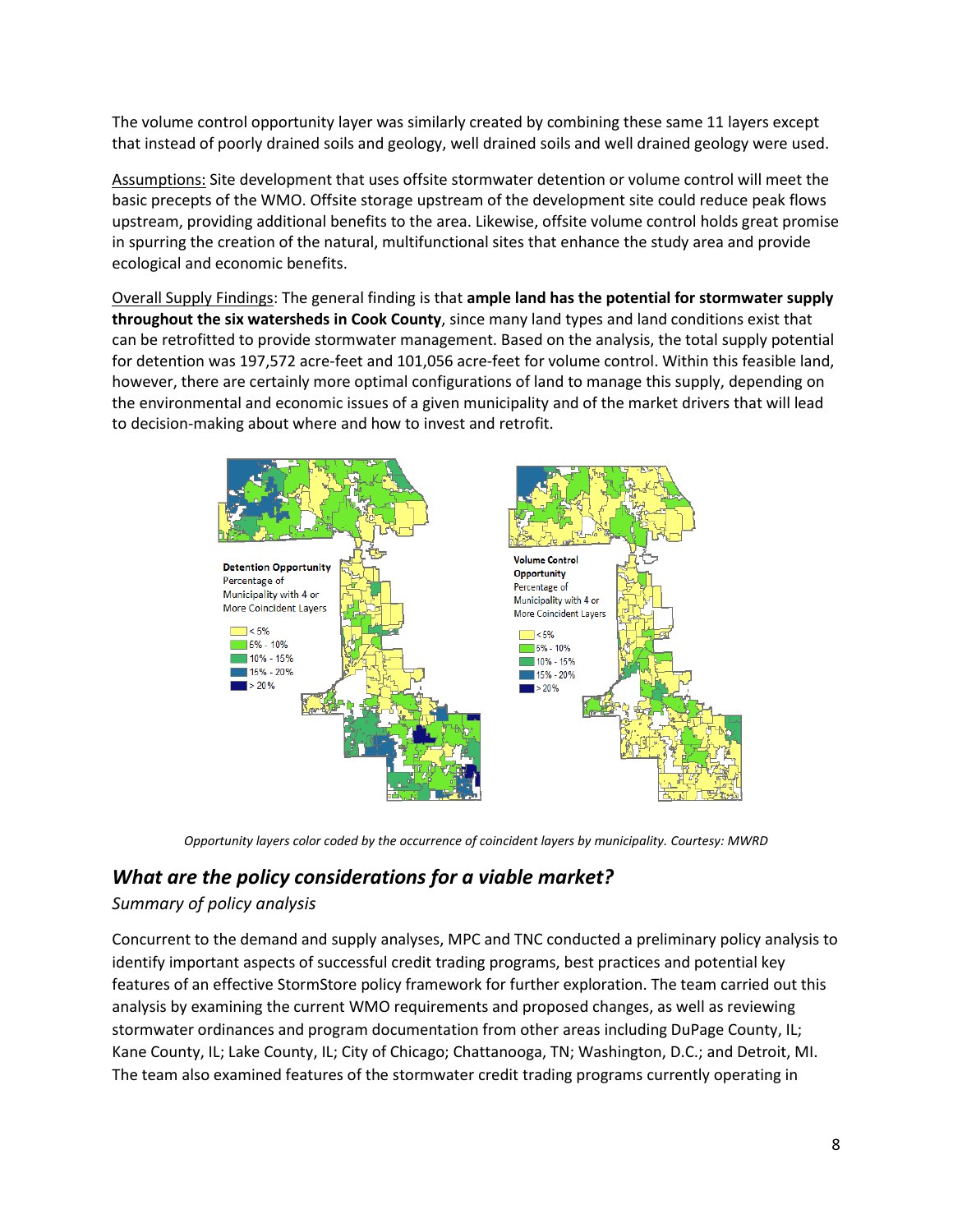Washington, D.C. and Chattanooga, TN, and lessons learned from wetland mitigation banking and carbon trading.

The policy evaluation team identified a number of key considerations relevant to the establishment of a stormwater credits system in suburban Cook County. These are:

- Criteria for under what circumstances offsite controls would be allowed
	- o assuring *no adverse impacts* near/downstream of the development site resulting from offsite stormwater controls—this is a requirement in the WMO and would be a core tenet of StormStore's framework
	- $\circ$  volume managed on the supply site will need to be equal to or exceed the required amount for both the supply and development site
- Criteria for credit sites
	- $\circ$  how a site earns/is awarded credits, and how credits are renewed or re-confirmed over time
- Spatial proximity, e.g. relative locations of credit buyers and credit sellers
- Timing considerations
	- $\circ$  initiation of operations at the development and credit site
	- o timing of decision to use credits; timing of when supply credits are available
	- o duration of credits
	- o maintenance of credit sites over time
- The role of municipalities in a credits market
- How to spark creation of credit sites to establish the market
- Equity considerations, e.g. how costs and benefits of the market are to be distributed

The Policy Analysis Executive Summary explains these considerations that will be further investigated and tested in the next phase of work.

## *Summary and Next Steps*

Through this feasibility study, the StormStore project team has determined that there is sufficient potential demand, potential supply and potential policy frameworks that merit proceeding with a further investigation of the concepts, policies, details and steps needed for successfully establishing a stormwater credit trading market for Cook County. The project team has identified the following components to begin working toward as part of StormStore Phase II:

- Conduct further stakeholder outreach and investigate market-enabling policy development
- Execute collaborative workshops to explore and understand market structure, administrative and regulatory options, online platform development, trading rules and regulations
- Model investment potential via pro forma finance models for StormStore in Cook County
- Pilot stormwater credit trades in Cook County to further refine market structure and other considerations
- Feasibility study of the demand and supply within the City of Chicago for participating in StormStore